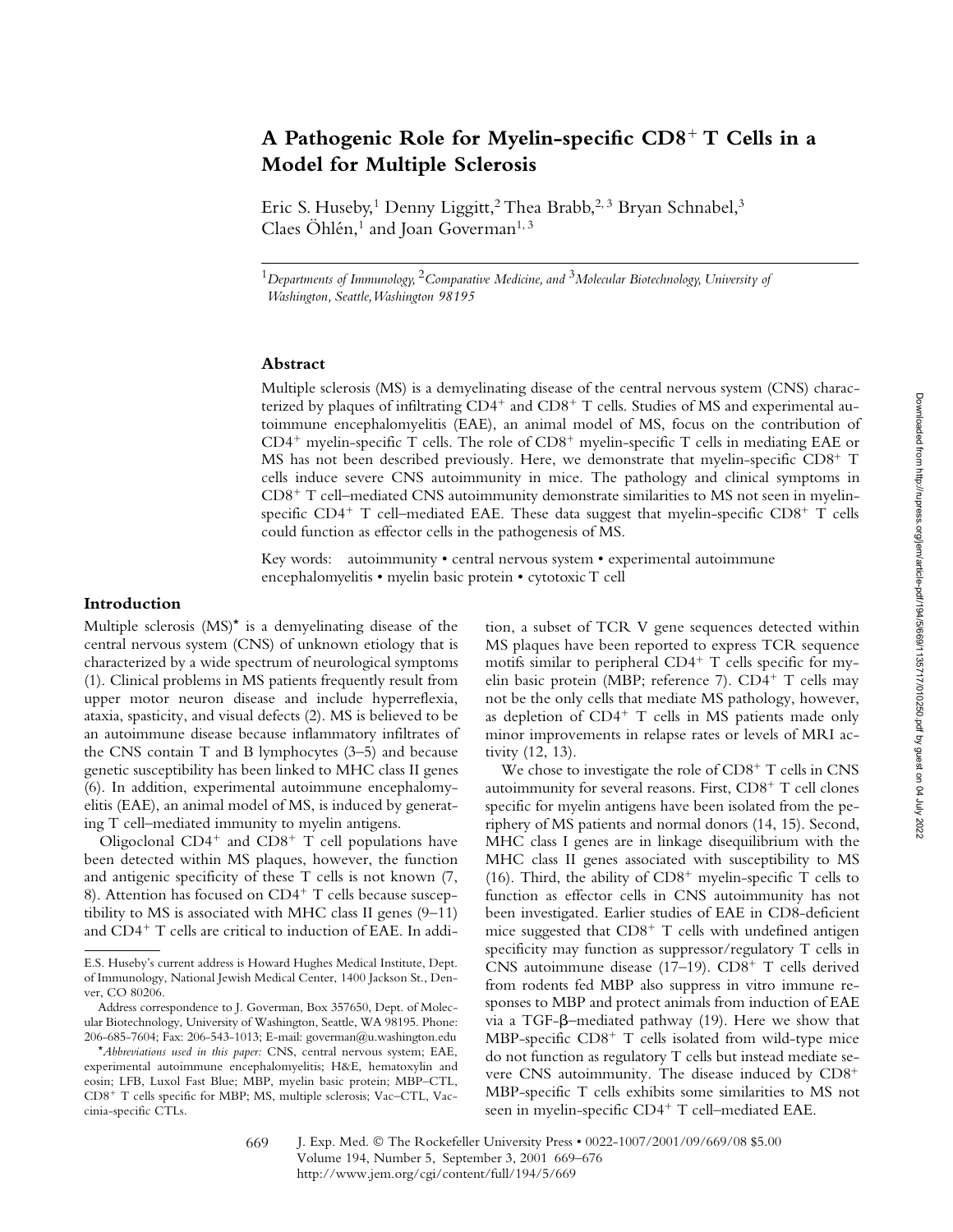## **Materials and Methods**

*Mice.* C3HeB/FeJ, C3HeB/FeJ-MBPshi/-, C3HeB/FeJ-*lpr*, and C3HSmn.C-*scid*/J were purchased from The Jackson Laboratory. All mice were housed in a specific pathogen free animal facility at the University of Washington. All procedures have been approved by the animal care and use committee of the University of Washington.

*Peptides.* HPLC-purified MBP79-87 peptide was purchased from Research Genetics.

*Immunization and Isolation of MBP-specific T Cell Clones.* 4–6-wk-old C3H and C3H.*shi* mice were immunized in the flank with 50  $\mu$ g MBP79-87 peptide emulsified in Complete Freund's adjuvant. Draining lymph nodes from four immunized C3H and C3H.*shi* mice were harvested 10 d later and  $3 \times 10^7$ draining lymph node cells were restimulated in vitro with 107 MBP 79–87-pulsed splenocytes and 10 U/ml IL-2 (Hoffman-La Roche) in 10 mls RPMI supplemented with 10% FCS. After 1 wk in culture, T cell lines were cloned by limiting dilution by culturing  $10^4$ ,  $10^3$ , and  $10^2$  T cells with  $10^6$  syngenic spleen cells, 104 L cells infected with Vaccinia virus expressing MBP, and 50 U/ml IL-2 per well in 200  $\mu$ l final volume. T cell clones from positive wells were then restimulated, expanded in 24-well plates, and tested in a 51Cr release assay (20).

*Flow Cytometry.* T cell clones were stained with FITClabeled anti-TCR- $\alpha\beta$ , biotin-conjugated anti-CD8, and PElabeled anti-CD4 mAbs (BD PharMingen). Biotin-conjugated anti-CD8 was visualized with streptavidin-conjugated Tricolor (Caltag). Data were collected on a FACScan™ (Becton Dickinson) and analyzed using CELLQuest™ software (Becton Dickinson).

*T Cell Adoptive Transfers.* For disease induction experiments using intravenous transfer of MBP–CTL, recipient mice were sublethally irradiated (400 rads) on day  $-1$ . 2  $\times$  10<sup>7</sup> T cells that had been stimulated for 2 d in vitro were transferred intravenously on day 0. 104 U IL-2 were administered intraperitoneally at the time of T cell transfer. For disease induction experiments using intrathecal transfer, 106 T cells were transferred (4 d after in vitro stimulation) with or without neutralizing reagents intrathecally into T4/5 lumbar section of the spinal cord of recipient mice in  $20 \mu l$  PBS. An additional dose of neutralizing reagents was intrathecally injected on day 1. Cytokine blocking experiments used 40 ng of anti–IFN- $\gamma$  (Clone H22, provided by Dr. R. Schreiber) or hamster IgG anti-TNP (BD PharMingen); 100 ng TNFR:Fc (Immunex) or human IgG1 (Sigma-Aldrich) per injection.

*Clinical Scoring Scale for CTL-induced CNS Autoimmunity.* Clinical scoring scale for CTL-induced CNS autoimmunity was as follows. Grade 1, ataxia, loss of coordinated movement, and spastic reflexes seen in only one rear leg, with spinning and head-tilt in some mice; Grade 2, a loss of coordinated movement and spastic reflexes of both rear legs; Grade 3, paralysis of one leg (frequently sensation is retained); Grade 4, paralysis in two legs (frequently sensation is retained); and Grade 5, moribund. All Grade 5 mice were killed.

*Histologic Analysis of Brain and Spinal Cords.* Brain and spinal cord of 15 recipient mice of MBP–CTL (affected) and eight recipient mice of VAC-CTL (control) were dissected, fixed in 10% Millonig's modified phosphate-buffered formalin for 48 h, sectioned, and embedded in paraffin. To ensure reproducibility, a rodent brain matrix (Electron Microscopy Sciences) was used for all brain sectioning. 4–6 serial sections of five brain cross-sections (20–30 total sections), two cross-sections of the spinal cord (T2, L2) and three longitudinal sections (C1-6, T3-13, L3-cauda equina) per mouse were stained with hematoxylin and eosin (H&E), Luxol Fast Blue (LFB), Crystal Violet, and anti-GFAP (Vector Laboratories). Sections from other major organs from these mice were stained with H&E.

#### **Results**

*MBP-specific CD8*- *T Cells Circulate in the Periphery in Wild-Type Mice.* Previously we demonstrated that MHC class I-restricted, MBP-specific CD8<sup>+</sup> T cells can be isolated from C3H.*shi* (MBP-deficient) mice primed with recombinant virus encoding MBP (20). The CD8<sup>+</sup> CTLs are specific for a single epitope, MBP79-87, associated with the K<sup>k</sup> MHC molecule. In this study MBP79-87-specific T cells were not readily detected in primary T cell lines derived from C3H wild-type mice infected with virus expressing MBP. This observation indicated that the MBP79- 87–specific T cells normally undergo substantial tolerance induction in vivo, similar to many T cells specific for MHC class II–restricted myelin epitopes (21–24).

To determine whether some MBP-specific CTLs escape tolerance, we immunized wild-type C3H and MBP-deficient C3H.*shi* mice with MBP79-87 peptide and cloned T cells from the draining lymph nodes by limiting dilution. Six independent MBP-specific T cell clones were established from C3H wild-type mice and 10 T cell clones were established from C3H.*shi* mice using this protocol. All T cell clones derived from C3H and C3H.*shi* mice were of the CD8 $\alpha/\beta$ <sup>+</sup> TCR  $\alpha/\beta$ <sup>+</sup> lineage (Fig. 1 A and data not shown). All wild-type clones lysed  $H-2K^k$  expressing, MHC class II–deficient target cells infected with recombinant vaccinia virus encoding MBP as well as target cells coated with MBP79-87 peptide in a similar dose-dependent manner as T cell clones derived from C3H.*shi* mice (Fig. 1, B and C). These data indicate that CD8<sup>+</sup> MHC class I–restricted MBP-specific cytotoxic T cells circulate in the periphery of wild-type mice and exhibit the same sensitivity to antigen as T cells from MBP-deficient mice.

*MBP-specific CD8*- *T Cells Induce CNS Autoimmunity.* To investigate whether CD8<sup>+</sup> T cells could induce CNS autoimmunity, activated MBP-specific CD8<sup>+</sup> T cell clones isolated from C3H wild-type mice (MBP-CTLs) were transferred intravenously into recipient mice. Both C3H wild-type and C3H.*scid* recipient mice exhibited pronounced neurological disease. The clinical symptoms were primarily associated with upper motor neuron impairment including ataxia, spastic reflexes, loss of coordinated movement, spinning, and head-tilt, with some mice developing hind limb paralysis. Mice often lost motor function in their hind legs yet retained sensory feelings. Because the clinical disease course is distinct from classic EAE in which the primary symptom is ascending flaccid paralysis, we developed a new scale for scoring the severity of clinical signs (see Materials and Methods). The disease course was rapid and severe in both wild-type and C3H.*scid* mice, with significant weight loss and a high incidence of mortality observed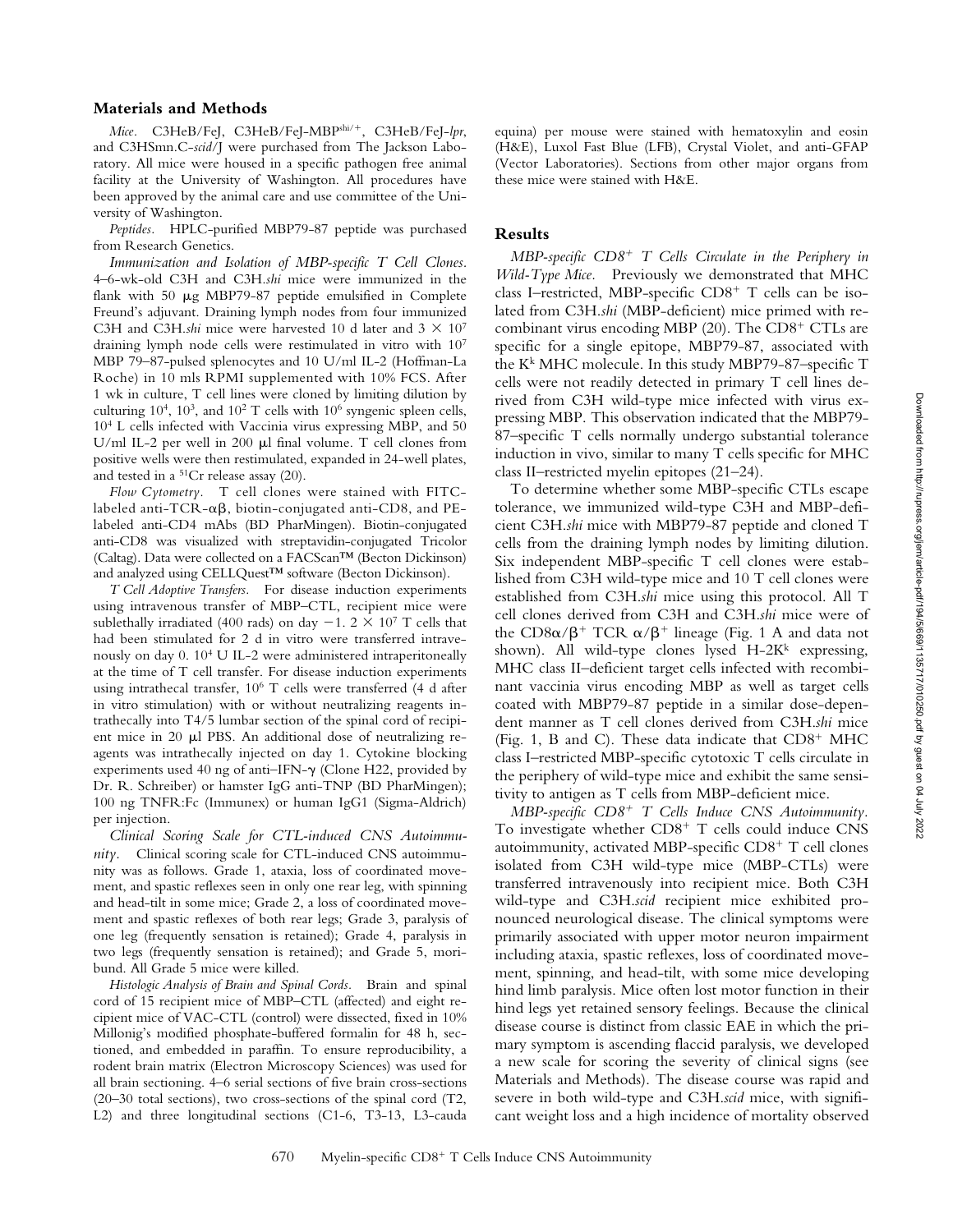

Figure 1. MBP-specific CD8<sup>+</sup> cytotoxic T cells are present in wildtype mice. (A) T cell clones derived from C3H wild-type mice express an  $\alpha/\beta$ <sup>+</sup> TCR as well as CD8. All MBP79-87 T cell clones isolated from C3H and C3H.shi mice were of the CD8<sup>+</sup> TCR  $\alpha/\beta$ <sup>+</sup> lineage. Data is shown for the T cell clone used for disease transfer experiments. (B) MBP-specific CD8<sup>+</sup> T cells derived from wild-type mice lyse MBPexpressing target cells and (C) target cells coated with MBP79-87 peptide in a similar dose response as T cell clones derived from C3H.*shi* mice in a standard 51Cr release assay. An effector to target (E/T) ratio of 10:1 was used for the peptide dose response. Data shown is representative of six independent MBP-specific T cell clones isolated from C3H wild-type mice and 10 T cell clones isolated from C3H.*shi* mice.

(Fig. 2). Wild-type mice receiving vaccinia-specific CTLs or C3H.shi<sup>-/-</sup> mice receiving MBP-CTLs were clinically normal and experienced no weight loss.

The clinical signs described previously are very distinct from those seen in CD4<sup>+</sup> T cell-mediated disease. Histologic analyses shown in (Fig. 3) also revealed striking differences between MBP-specific CTL-mediated autoimmune disease and EAE in both the distribution and type of lesions in the CNS. Lesions of clinically affected mice that received MBP–CTLs were confined to the brain and involved small blood vessels and the surrounding nervous tissue. These lesions were most frequent within the white matter of the cerebellum (Fig. 3 B), but widely scattered, focal involvement of gray (Fig. 3 J) and white matter of the brain stem, midbrain, and cerebral cortex was also observed. Focal inflammation of the meninges with involvement of adjacent nervous tissue occurred in some severely affected animals. Spinal cord lesions were not seen in this series of animals.



Figure 2. MBP-specific CTLs isolated from C3H wild-type mice transfer CNS autoimmunity. (A) Mean clinical score of recipient mice after transfer of MBP–CTL or Vaccinia-specific CTLs (VAC–CTL) into C3H, C3H.*scid*, or C3H.*shi* recipient mice. (B) MBP–CTLs induced severe weight loss in recipient mice expressing endogenous MBP. The mean clinical score and weight loss is the average of three independent experiments using the same T cell clone. Of two independent T cell clones studied, both induced similar CNS disease. Incidence of disease after transfer of MBP–CTLs into recipient mice was 17/19 in C3H, 12/13 in C3H.*scid*, 0/15 in C3H.*shi*, and 0/14 after transfer of VAC–CTLs into C3H.

The distribution of lesions in mice receiving MBP–CTLs at various times post disease onset is summarized in Table I. The average number of lesions in each anatomical compartment per slide did not vary significantly between mice at different time points after disease onset with the cerebellum having an average of six independent lesions per slide, the brain stem with two, the midbrain with four, and the cerebral cortex with two lesions per slide.

The vascular lesions in MBP-specific CTL-mediated disease involved capillaries and venules and consisted of perivascular cuffing with rare disruption of the vascular wall. The perivascular cuffs were composed of mixtures of lymphocytes, macrophages, and a few neutrophils (Fig. 3 C). Inflammatory cells were focally marginated to the prominent endothelial surface of cuffed vessels. The changes seen in nervous tissue surrounding these affected vessels were consistent with focal cytotoxic or ischemic injury, although blood clots were not observed. These changes included the presence of degenerative, necrotic, and apoptotic cells (Fig. 3, D, G, and H) and loss of staining intensity (Fig. 3, B and F). Few inflammatory cells were present outside of the perivascular cuff. Vacuolation of the surrounding nervous tissue was common and consisted of demyelination and cytoplasmic swelling (Fig. 3, F, G, and J). Astrogliosis was occasionally noted in tissues surrounding affected vessels (Fig. 3 L) although in a few instances perivascular injury manifests as a loss of all nucleated cells. Brain tissues from control mice were histologically normal (Fig. 3, A, E, I, and K). Examination of lung, liver, kidney,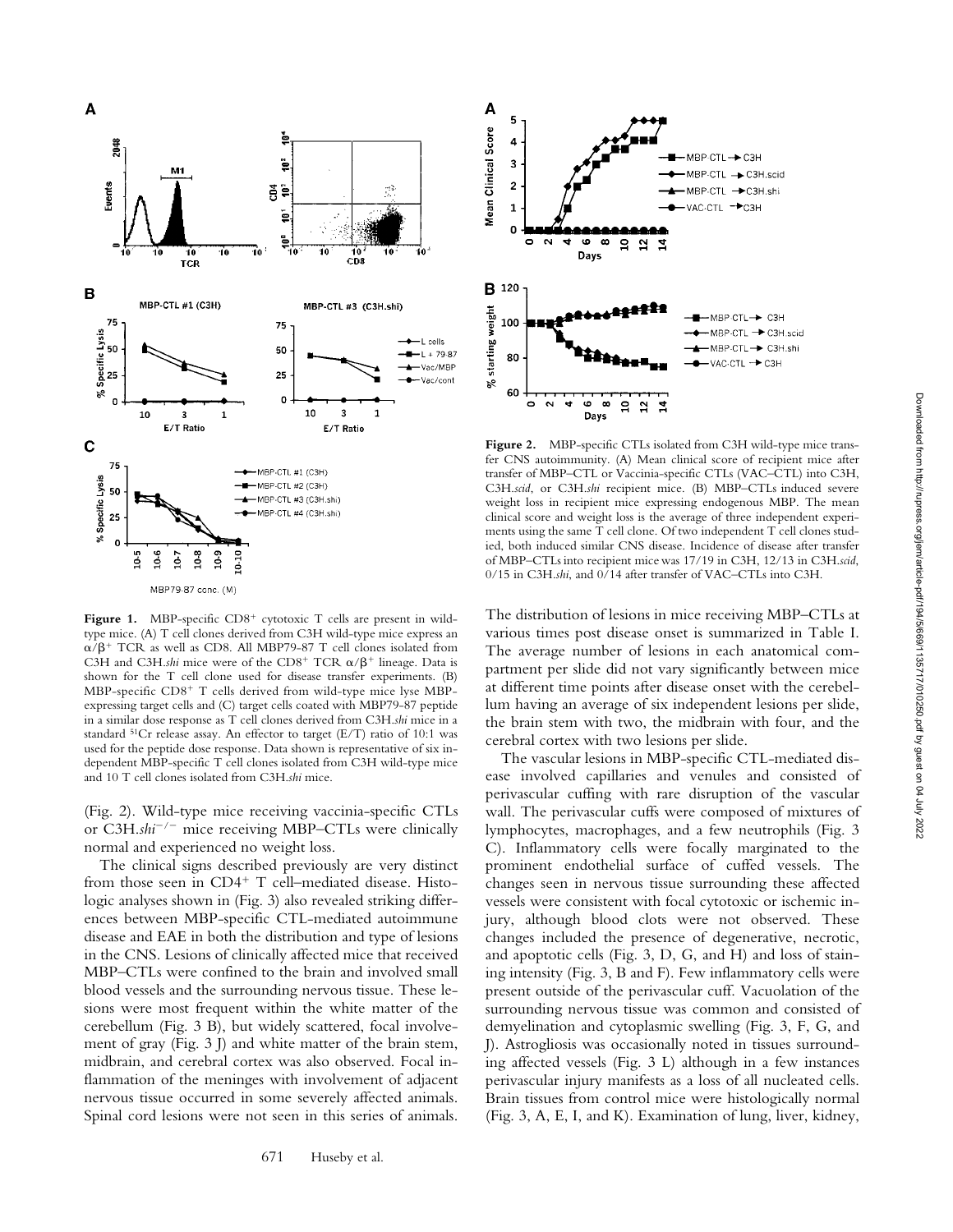

and myocardium from affected and control mice revealed no significant lesions.

*Effector Mechanism of MBP-specific CTL-mediated CNS Autoimmunity.* The major differences between the pathology described here and that seen in EAE are the predominance of lesions in the brain versus the spinal cord, the general lack of inflammation (except that directly associated with vascular walls) and the severe demyelination and perivascular cell death suggesting a cytotoxic or ischemic injury. It is likely that some of these differences are due to different ef-

**Table I.** *Location of Lesions After Intravenous Transfer of MBP-specific CTLs*

| Days after<br>disease onset | Cerebral<br>cortex | Midbrain | Brain<br>stem | Cerebellum |
|-----------------------------|--------------------|----------|---------------|------------|
| Preonset                    | 0/4                | 0/4      | 0/4           | 0/4        |
| $1 - 4$                     | 4/4                | 4/4      | 3/4           | 4/4        |
| $5 - 8$                     | 2/4                | 3/4      | 4/4           | 4/4        |
| $9 - 14$                    | 1/3                | 3/3      | 2/3           | 2/3        |

Data shown are the number of mice per time point with lesions in each anatomical compartment. Preonset mice were analyzed 4 d after transfer and were asymptomatic. Mice in all other groups had a clinical score of a two or greater. See paper for average number of lesions per brain section. 4–6 serial sections of each cross-section were analyzed.

**Figure 3.** Histologic analysis of brain from control (VAC–CTLs transferred) and clinically affected (MBP– CTLs transferred) mice. All sections were stained with H&E unless otherwise noted. (A) Section of cerebellum from a control mouse. The darkly stained nuclei of the granular layer outline the central white matter. (B) Multiple vessels within the cerebellar white matter of an affected mouse are prominent due to perivascular cuffing. Loss of staining intensity of the surrounding tissue is evident. The arrow designates a vessel shown at a higher magnification in C. (C) Venule with a perivascular cuff composed of lymphocytes and macrophages. The arrow indicates one of several inflammatory cells marginated to the endothelium. (D) Apoptotic granular cell nuclei (arrows) in a zone peripheral to an involved venule similar to those in B. (E) Section of cerebellum from a control mouse stained with LFB. (F) LFB-stained section of an affected mouse demonstrates myelin loss in an area similar to that in B. (G) LFBstained section of white matter showing loss of myelin around an axon remnant (large arrow) and an apoptotic glial cell nucleus (small arrow). (H) Crystal Violet–stained section demonstrates fragments of nuclear debris (arrows) in a focus of cerebellar white matter adjacent to an affected vessel. (I) Section of normal gray matter from a control mouse. (J) Section of gray matter from an affected mouse showing perivascular cuffing and vacuolation. (K) Immunohistochemical detection of GFAP demonstrates a solitary astrocyte (arrow) adjacent to a vessel in the gray matter of a control mouse. (L) GFAP staining of a serial section to that shown in J demonstrates marked perivascular astrogliosis. Sections are shown at original magnification:  $20 \times (A, B, B)$ E, F, I, J, K, and L) or original magnification:  $100 \times (C, D, D)$ G, and H). The perivascular lesions shown are highly representative of lesions found in all anatomical compartments in all affected mice.

fector mechanisms used by CD8<sup>+</sup> versus CD4<sup>+</sup> T cells. To begin to address effector mechanisms in MBP-specific CTL-mediated disease, we assessed the requirements for IFN- $\gamma$ , TNF- $\alpha$ , and Fas–FasL interactions. Disease was induced in recipient mice by intrathecally coinjecting MBP– CTLs with and without neutralizing reagents specific for IFN- $\gamma$  and TNF- $\alpha$ . Intrathecal transfer of MBP–CTLs alone induced a potent CNS autoimmune disease (Fig. 4 A). Clinical signs appear more rapidly after intrathecal versus intravenous transfer, presumably because the T cells do not have to traffic to the CNS from the periphery. Coinjecting a neutralizing Ab to IFN- $\gamma$  with MBP–CTLs significantly reduced severity of disease compared with control mice (Fig. 4 B), indicating that IFN- $\gamma$  plays an important role in CD8<sup>+</sup> T cells specific for MBP (MBP– CTL)–mediated CNS autoimmune disease. In contrast to the results with IFN- $\gamma$ , coinjection of TNFR:Fc fusion protein with MBP–CTLs had no effect on disease course compared with mice receiving isotype-matched control Abs (Fig. 4 C). MBP–CTLs also do not depend on Fas– FasL signaling as CNS autoimmunity was induced in C3H.*lpr* mice that was indistinguishable from wild-type C3H mice in time course and severity (Fig. 4 D).

#### **Discussion**

The role of  $CD8<sup>+</sup>$  T cells in MS is not known. The question is of considerable interest because significant num-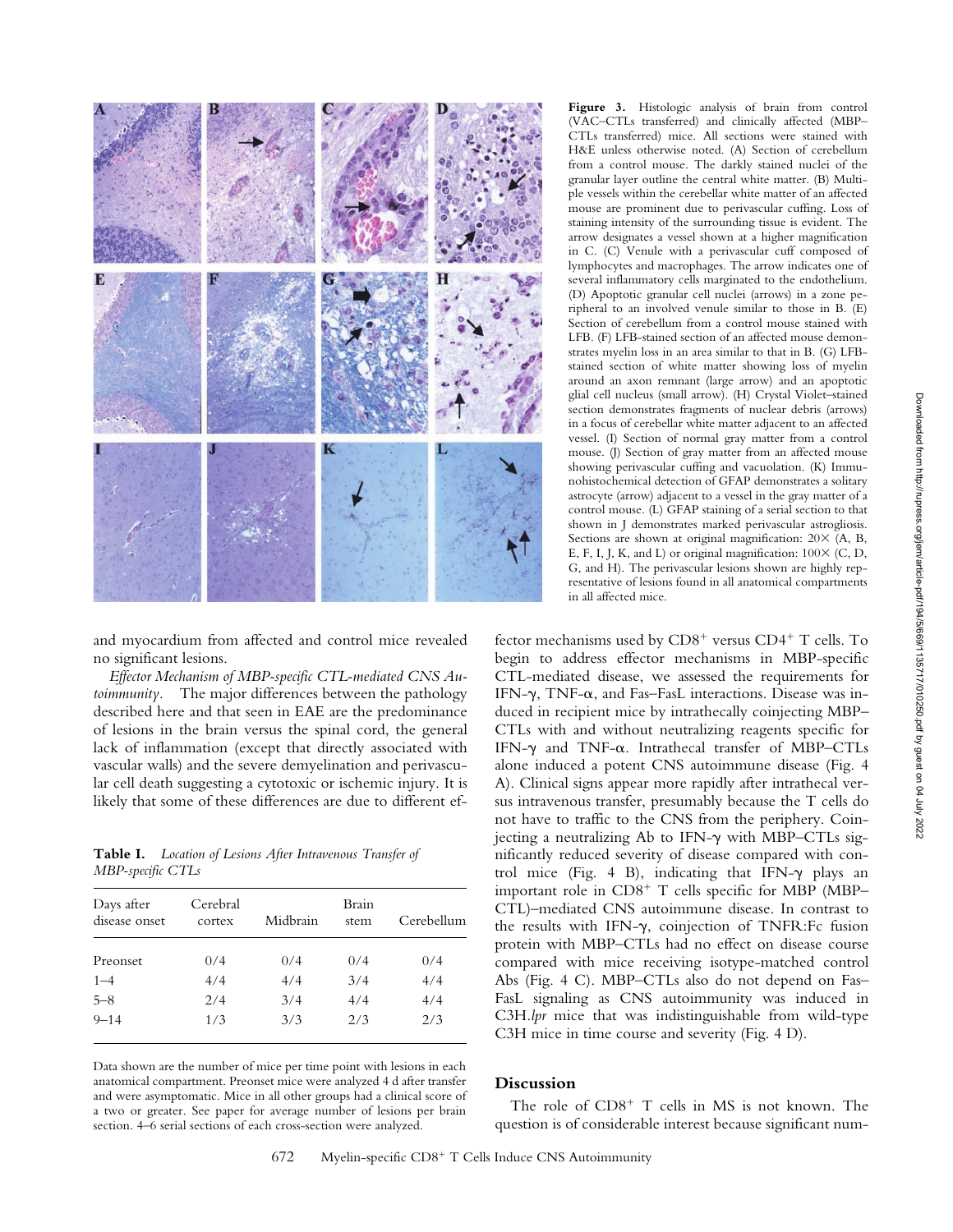

bers of CD8<sup>+</sup> T cells of unknown function and antigen specificity are present in MS plaques (3, 4, 8). Our results demonstrate that MBP-specific CD8<sup>+</sup> T cells can function as effector cells to induce CNS autoimmune disease in mice. Demonstrating a pathogenic role for CD8<sup>+</sup> T cells in CNS autoimmunity contrasts with observations made in EAE that suggest that  $CDS<sup>+</sup> T$  cells inhibit the induction of CNS autoimmunity or alter the clinical course of disease (17-19). Finding divergent roles for  $CD8<sup>+</sup>$  T cells in CNS autoimmunity suggests that functionally distinct subsets of CD8- T cells contribute to disease in different ways. TGF-  $\beta$ -expressing CD8<sup>+</sup> T cells appear to function as regulatory cells (19) while our results indicate that IFN- $\gamma$  producing MBP-specific CD8<sup>+</sup> T cells induce severe CNS autoimmunity. This hypothesis has a direct corollary with the role of CD4<sup>+</sup> T cells in autoimmune disease. CD25<sup>+</sup>CD4<sup>+</sup> T cells of undefined antigen specificity perform a regulatory function in inhibiting autoimmunity (25, 26) while CD4- T cells specific for CNS antigens function as effector cells in inducing EAE.

The disease mediated by adoptive transfer of CD8<sup>+</sup> MBP-specific T cells described here is characterized by very different clinical signs and CNS pathology than classic EAE mediated by transfer of CD4<sup>+</sup> T cells. C3H mice have been considered fairly resistant to EAE induced by active immunization, however, adoptive transfer of CD4- Th1 MBP-specific T cell lines into C3H mice results in classic EAE (27). These differences between CD4 T cell– and CTL-mediated EAE may be due to recognition of different cell types within the CNS by CD4<sup>+</sup> and CD8<sup>+</sup> T cells and/or the different effector mechanisms employed by CD4<sup>+</sup> versus CD8<sup>+</sup> T cells. The MBP-CTL-mediated disease described here is independent of CD4<sup>+</sup> T cells as well as nonspecific CD8<sup>+</sup> T cells, as shown by the induction of disease in C3H.*scid* recipients. This result indicates that MBP-specific CTLs can directly induce CNS autoimmunity by interacting with MHC class I molecules presenting the MBP epitope within the CNS and not by activating endogenous myelin-specific CD4<sup>+</sup> T cells. Interestingly,

673 Huseby et al.

**Figure 4.** Mechanism of MBP-specific CTL-mediated autoimmunity. Mean clinical scores are shown for recipient mice after intrathecal transfer of MBP–CTLs. Recipient mice are (A) C3H, C3H.*scid*, or C3H.*shi* mice, (B) C3H mice coinjected with anti-IFN- $\gamma$  or control Ab, (C) C3H recipients coinjected with TNFR:Fc fusion protein or control Ab, and (D) C3H or C3H.*lpr* mice. These experiments have been repeated twice. Incidence of disease was 35/43 for C3H mice; 14/19 for C3H.*scid* mice; 0/24 for C3H.*shi*; 14/ 18 for C3H plus anti-IFN- $\gamma$ ; 15/17 for C3H plus hamster IgG; 7/9 for C3H plus TNFR:Fc; 7/10 for C3H plus human IgG; and 9/10 for C3H.*lpr* mice.

there are some reports of "atypical" EAE in some EAEresistant mouse strains immunized with certain PLP peptides that exhibits some similarities to the CTL-mediated disease described here (28, 29). T cells mediating this atypical EAE were not characterized and it would be interesting to determine if they were CD4<sup>+</sup> or CD8<sup>+</sup> T cells. In human autoimmune disease, both CD4<sup>+</sup> and CD8<sup>+</sup> T cells may contribute to disease, such that the pathology reflects the activities of both types of effector cells.

CD8<sup>+</sup> T cell-mediated CNS autoimmunity is largely inhibited by neutralizing IFN- $\gamma$  activity. IFN- $\gamma$  may function to increase MHC class I expression which is extremely limited in the CNS but is upregulated on resident cells by exposure to IFN- $\gamma$  (30, 31). IFN- $\gamma$  may also promote demyelination through activation of macrophage and microglia or by a deleterious effect on oligodendrocytes as described for transgenic mice that express IFN- $\gamma$  under the control of the MBP promoter (32). In contrast to the dependence on IFN- $\gamma$  of CTL-mediated disease, IFN- $\gamma$  is a protective cytokine in CD4<sup>+</sup> T cell-mediated EAE (33). Interestingly, clinical trials of IFN- $\gamma$  in MS resulted in significant exacerbation of symptoms in patients receiving IFN- $\gamma$  as compared with controls (34) suggesting a stronger parallel for IFN- $\gamma$  activity to  $CD8^+$  T cell-mediated CNS autoimmunity than CD4<sup>+</sup> T cell–mediated EAE.

In addition to IFN- $\gamma$ , TNF- $\alpha$  and Fas appear to play disparate roles in CD4<sup>+</sup> versus CD8<sup>+</sup> T cell-mediated CNS autoimmunity. Neutralizing  $TNF-\alpha$  activity had no effect on CD8<sup>+</sup> T cell-mediated CNS autoimmune disease course. This result differs from the amelioration of disease that occurs when TNF- $\alpha$  activity is neutralized in EAE (35), and may be more similar to MS in which an essential role for TNF- $\alpha$  has not been established (36, 37). CD8<sup>+</sup> T cell-mediated CNS autoimmunity is also independent of Fas–FasL interactions, while these interactions have been shown to influence EAE in some mouse models (38, 39).

The observation that  $CD4^+$  and  $CD8^+$  T cells employ distinct effector mechanisms within the CNS may have im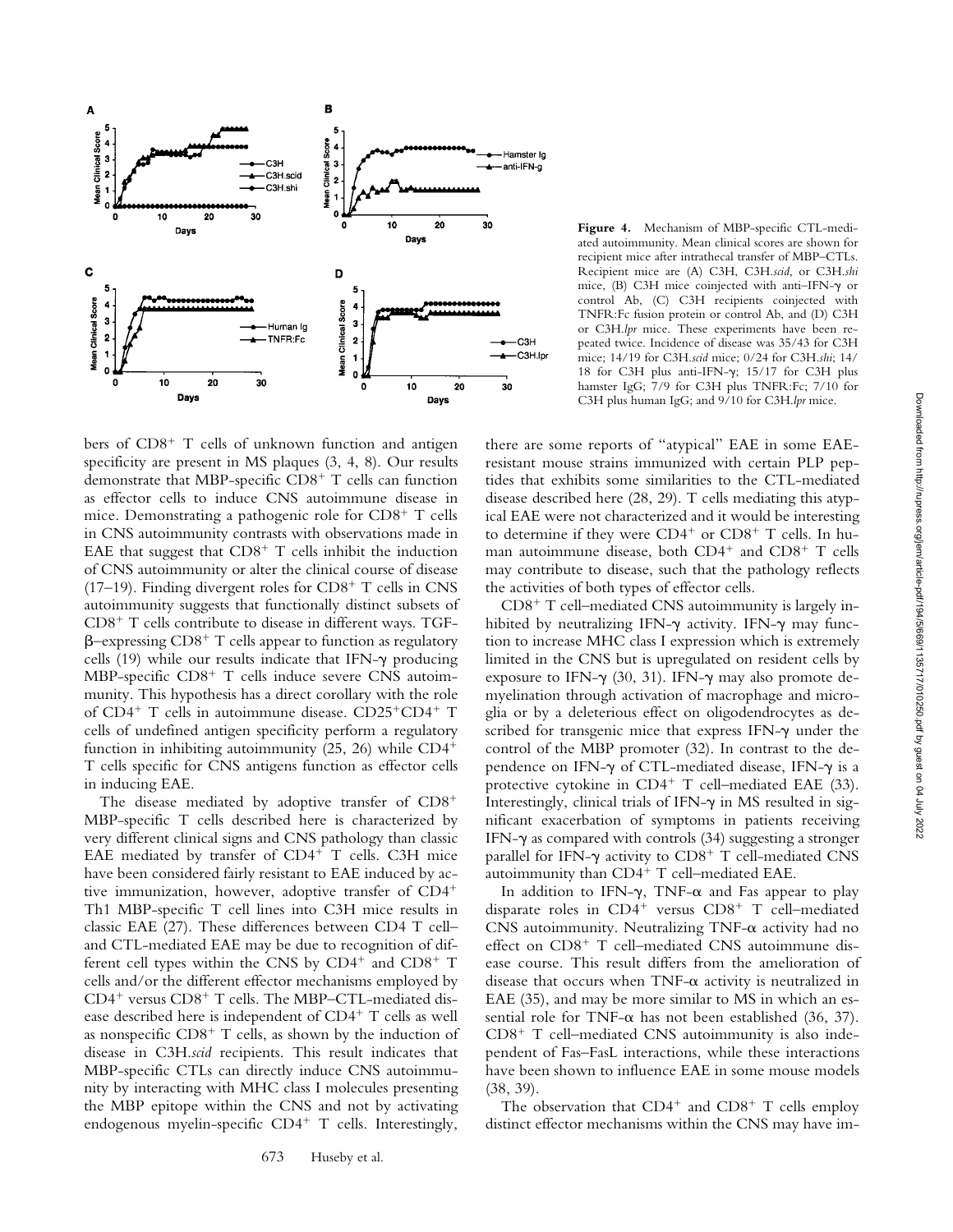portant implications for understanding the pathogenesis of MS. MS exhibits heterogeneity in clinical course and CNS lesions and it has been difficult to formulate a unifying hypothesis that accounts for this heterogeneity. Recent histological studies have categorized the different types of MS lesions into separate patterns or groups. These efforts led to the suggestion that the heterogeneity in pathology and clinical outcome in MS patients reflects fundamentally different disease mechanisms (40). The MBP–CTL-mediated model that we describe here provides experimental evidence for this idea. The pathology observed in the MBP– CTL model is most similar to that of Pattern IV described by Lucchinetti et al. (41) for three patients with primary progressive MS. In these patients, inflammatory lesions centered on veins and venules and oligodendrocyte death is suggested that is reminiscent of virus or toxin-induced demyelination. Patients exhibiting pattern IV pathology may share a common pathogenic mechanism that includes CD8- lymphocytes. Not all primary progressive MS patients exhibit this pattern, however, and most patients with primary progressive MS have numerous lesions in the spinal cord rather than the predominance of lesions in the brain seen in MBP-specific CTL-mediated disease. Thus, the CTL-mediated model, like CD4<sup>+</sup> T cell-mediated EAE, is valuable in exploring the pathogenic potential and effector mechanisms of different T cell subsets but does not recapitulate all of the features of human disease.

One reason that accurate animal models of MS are difficult to generate is that the low precursor frequency of both  $CD4^+$  and  $CD8^+$  myelin-specific T cells in healthy animals requires artificial stimuli to induce disease and these stimuli tend to focus on activation of one particular T cell subset. Multiple factors are likely to be involved in triggering MS and variation in these factors may preferentially activate different types of myelin-specific T cells in different patients. Predisposing conditions for MS could include perturbations that impair the efficiency of tolerance induction for either MHC class I– or MHC class II–restricted T cells specific for myelin antigens. The type of perturbation may vary among patients such that the precursor frequency of one class of autoreactive T cells may increase more than another class. Therefore, identifying all of the cell types that can contribute to disease as well as the conditions under which these cells may be activated is essential to understand the pathogenesis of MS.

Our results now implicate CD8<sup>+</sup> MBP-specific CTLs as well as CD4<sup>+</sup> T cells as potential mediators of CNS autoimmune disease. Importantly, our data indicate that the disease mediated by MBP-specific CTLs is distinct from CD4<sup>+</sup> T cell-mediated disease, supporting the idea that preferential activation of one T cell subset may emphasize different aspects of MS. The MBP–CTL-mediated model may be particularly useful in delineating events occurring during the initial stages of MS. Widespread inflammation in the CNS is a common feature of chronic MS, however, it has been suggested that demyelination may be triggered by an initial perivascular lymphocyte infiltration (40, 42). Similar to the perivascular infiltrates in the myelin-specific

CD8<sup>+</sup> T cell model, CD8<sup>+</sup> T cells present in MS lesions exhibit perivascular localization (3, 4). Endothelial cells as well as resident phagocytic perivascular cells (43) may be able to present MBP epitopes to CTLs via a cross-presentation pathway (44) as both cell types constitutively express MHC class I molecules. Even though endothelial cells and phagocytic antigen presenting cells do not synthesize MBP, cell-associated antigens phagocytosed by antigen presenting cells are processed through the MHC class I pathway (44). Thus, perivascular injury mediated by myelin-specific CD8<sup>+</sup> T cells may recapitulate events that occur during particular stages of MS that have not been accessible for study in other animal models.

The authors thank Drs. E.C. Alvord, D.R. Jeffrey, and G.H. Kraft for helpful discussions; Dr. M.J. Bevan, A. Perchellet, and A. Seamons for critical reading of the manuscript; and B. Sather for technical assistance.

This work was supported by a grant from the Research Royalty Fund at the University of Washington. E.S. Huseby was supported by a Predoctoral Fellowship from the National Institutes of Health (CA09537-13) and by the Samuel and Althea Stroum Endowed Diabetes Fellowship. J. Goverman was supported in part by a Harry Weaver Junior Faculty Award (2080-A-2) from the National Multiple Sclerosis Society.

*Submitted: 9 February 2001 Revised: 20 April 2001 Accepted: 12 June 2001*

### **References**

- 1. Steinman, L. 1996. Multiple sclerosis: a coordinated immunological attack against myelin in the central nervous system. *Cell.* 85:299–302.
- 2. Whitaker, J.N., and G.W. Mitchell. 1997. Clinical features of multiple sclerosis. *In* Multiple Sclerosis: Clinical and Pathogenetic Basis. C.S. Raine, H. McFarland, and W.W. Tourtellotte, editors. Chapman and Hall, London. pp. 3–19.
- 3. Traugott, U., E.L. Reinherz, and C.S. Raine. 1983. Multiple sclerosis: distribution of T cell subsets within active chronic lesions. *Science.* 219:308–310.
- 4. Hauser, S.L., A.K. Bhan, F. Gilles, M. Kemp, C. Kerr, and H.L. Weiner. 1986. Immunohistochemical analysis of the cellular infiltrate in multiple sclerosis lesions. *Ann. Neurol.* 19: 578–587.
- 5. Esiri, M.M., and D. Gay. 1997. The immunocytochemistry of multiple sclerosis plaques. *In* Multiple Sclerosis: Clinical and Pathogenetic Basis. C.S. Raine, H.F. McFarland, and W.W. Tourtellotte, editors. Chapman and Hall Medical, London. pp. 173–186.
- 6. McFarland, H.F., R. Martin, and D.E. McFarlin. 1997. Genetic influences in multiple sclerosis. *In* Multiple Sclerosis: Clinical and Pathogenetic Basis. C.S. Raine, H.F. McFarland, and W.W. Tourtellotte, editors. Chapman and Hall Medical, London. pp. 205–219.
- 7. Oksenberg, J.R., S. Stuart, A.B. Begovich, R.B. Bell, H.A. Erlich, L. Steinman, and C.C. Bernard. 1990. Limited heterogeneity of rearranged T-cell receptor  $V\alpha$  transcripts in brains of multiple sclerosis patients. *Nature.* 345:344–346.
- 8. Babbe, H., A. Roers, A. Waisman, H. Lassmann, N. Goebels, R. Hohlfeld, M. Friese, R. Schroder, M. Deckert, S.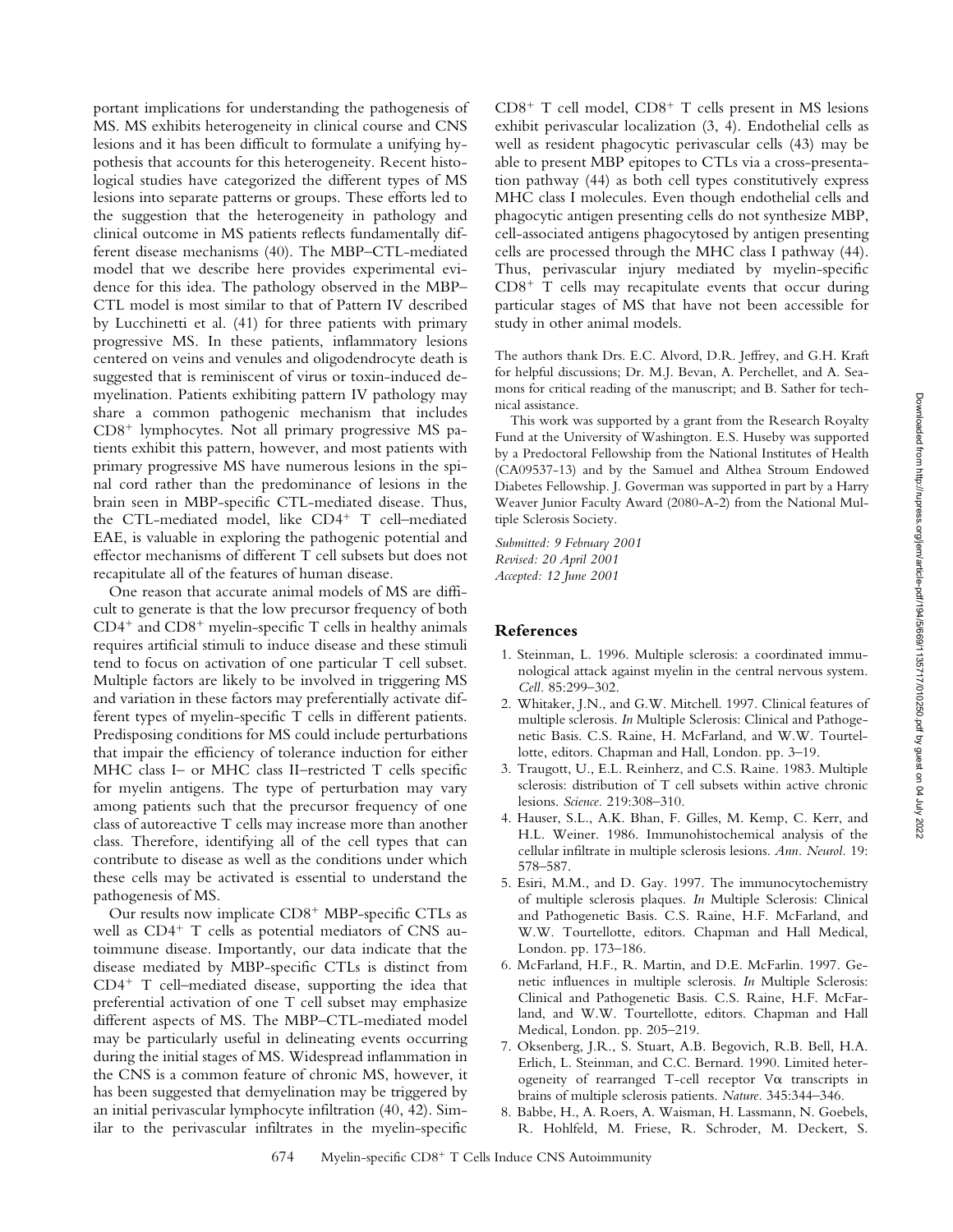Schmidt, et al. 2000. Clonal expansions of CD8<sup>+</sup> T cells dominate the T cell infiltrate in active multiple sclerosis lesions as shown by micromanipulation and single cell polymerase chain reaction. *J. Exp. Med.* 192:393–404.

- 9. Sawcer, S., H.B. Jones, R. Feakes, J. Gray, N. Smaldon, J. Chataway, N. Robertson, D. Clayton, P.N. Goodfellow, and A. Compston. 1996. A genome screen in multiple sclerosis reveals susceptibility loci on chromosome 6p21 and 17q22. *Nat. Genet.* 13:464–468.
- 10. Ebers, G.C., K. Kukay, D.E. Bulman, A.D. Sadovnick, G. Rice, C. Anderson, H. Armstrong, K. Cousin, R.B. Bell, W. Hader, et al. 1996. A full genome search in multiple sclerosis. *Nat. Genet.* 13:472–476.
- 11. Haines, J.L., M. Ter Minassian, A. Bazyk, J.F. Gusella, D.J. Kim, H. Terwedow, M.A. Pericak-Vance, J.B. Rimmler, C.S. Haynes, A.D. Roses, et al. 1996. A complete genomic screen for multiple sclerosis underscores a role for the major histocompatability complex. The multiple sclerosis genetics group. *Nat. Genet.* 13:469–471.
- 12. Lindsey, J.W., S. Hodgkinson, R. Mehta, D. Mitchell, D. Enzmann, and L. Steinman. 1994. Repeated treatment with chimeric anti-CD4 antibody in multiple sclerosis. *Ann. Neurol.* 36:183–189.
- 13. van Oosten, B.W., M. Lai, S. Hodgkinson, F. Barkhof, D.H. Miller, I.F. Moseley, A.J. Thompson, P. Rudge, A. McDougall, J.G. McLeod, et al. 1997. Treatment of multiple sclerosis with the monoclonal anti-CD4 antibody cM-T412: results of a randomized, double-blind, placebo-controlled, MR-monitored phase II trial. *Neurology.* 49:351–357.
- 14. Tsuchida, T., K.C. Parker, R.V. Turner, H.F. McFarland, J.E. Coligan, and W.E. Biddison. 1994. Autoreactive CD8- T-cell responses to human myelin protein-derived peptides. *Proc. Natl. Acad. Sci. USA.* 91:10859–10863.
- 15. Dressel, A., J.L. Chin, A. Sette, R. Gausling, P. Hollsberg, and D.A. Hafler. 1997. Autoantigen recognition by human CD8 T cell clones: enhanced agonist response induced by altered peptide ligands. *J. Immunol.* 159:4943–4951.
- 16. Bugawan, T.L., W. Klitz, A. Blair, and H.A. Erlich. 2000. High-resolution HLA class I typing in the CEPH families: analysis of linkage disequilibrium among HLA loci. *Tissue Antigens.* 56:392–404.
- 17. Jiang, H., S. Zhang, and B. Pernis. 1992. Role of CD8+ T cells in murine experimental allergic encephalomyelitis. *Science.* 256:1213–1215.
- 18. Koh, D.R., W.P. Fung Leung, A. Ho, D. Gray, H. Acha Orbea, and T.W. Mak. 1992. Less mortality but more relapses in experimental allergic encephalomyelitis in  $CD8^{-/-}$  mice. *Science.* 256:1210–1213.
- 19. Miller, A., O. Lider, A.B. Roberts, M.B. Sporn, and H.L. Weiner. 1992. Suppressor T cells generated by oral tolerization to myelin basic protein suppress both in vitro and in vivo immune responses by the release of transforming growth factor β after antigen- specific triggering. Proc. Natl. Acad. Sci. *USA.* 89:421–425.
- 20. Huseby, E.S., C. Ohlen, and J. Goverman. 1999. Cutting edge: myelin basic protein-specific cytotoxic T cell tolerance is maintained in vivo by a single dominant epitope in H-2k mice. *J. Immunol.* 163:1115–1118.
- 21. Harrington, C.J., A. Paez, T. Hunkapiller, V. Mannikko, T. Brabb, M. Ahearn, C. Beeson, and J. Goverman. 1998. Differential tolerance is induced in T cells recognizing distinct epitopes of myelin basic protein. *Immunity.* 8:571–580.
- 22. Targoni, O.S., and P.V. Lehmann. 1998. Endogenous myelin

basic protein inactivates the high avidity T cell repertoire. *J. Exp. Med.* 187:2055–2063.

- 23. Klein, L., M. Klugmann, K.A. Nave, V.K. Tuohy, and B. Kyewski. 2000. Shaping of the autoreactive T-cell repertoire by a splice variant of self protein expressed in thymic epithelial cells. *Nat. Med.* 6:56–61.
- 24. Anderson, A.C., L.B. Nicholson, K.L. Legge, V. Turchin, H. Zaghouani, and V.K. Kuchroo. 2000. High frequency of autoreactive myelin proteolipid protein-specific T cells in the periphery of naive mice: mechanisms of selection of the selfreactive repertoire. *J. Exp. Med.* 191:761–770.
- 25. Takahashi, T., T. Tagami, S. Yamazaki, T. Uede, J. Shimizu, N. Sakaguchi, T.W. Mak, and S. Sakaguchi. 2000. Immunologic self-tolerance maintained by CD25<sup>+</sup>CD4<sup>+</sup> regulatory T cells constitutively expressing cytotoxic T lymphocyte-associated antigen 4. *J. Exp. Med.* 192:303–310.
- 26. Shevach, E.M. 2000. Regulatory T cells in autoimmmunity. *Annu. Rev. Immunol.* 18:423–449.
- 27. Clark, R.B., M.L. Grunnet, and E.G. Lingenheld. 1997. The generation of encephalitogenic T cell lines from experimental allergic encephalomyelitis-resistant strains of mice. *Int. Immunol.* 9:1415–1422.
- 28. Greer, J.M., R.A. Sobel, A. Sette, S. Southwood, M.B. Lees, and V.K. Kuchroo. 1996. Immunogenic and encephalitogenic epitope clusters of myelin proteolipid protein. *J. Immunol.* 156:371–379.
- 29. Sobel, R.A. 2000. Genetic and epigenetic influence on EAE phenotypes induced with different encephalitogenic peptides. *J. Neuroimmunol.* 108:45–52.
- 30. Wong, G.H., I. Clark Lewis, A.W. Harris, and J.W. Schrader. 1984. Effect of cloned interferon-gamma on expression of H-2 and Ia antigens on cell lines of hemopoietic, lymphoid, epithelial, fibroblastic and neuronal origin. *Eur. J. Immunol.* 14:52–56.
- 31. Massa, P.T., K. Ozato, and D.E. McFarlin. 1993. Cell typespecific regulation of major histocompatibility complex (MHC) class I gene expression in astrocytes, oligodendrocytes, and neurons. *Glia.* 8:201–207.
- 32. Horwitz, M.S., C.F. Evans, D.B. McGavern, M. Rodriguez, and M.B. Oldstone. 1997. Primary demyelination in transgenic mice expressing interferon- $\gamma$ . *Nat. Med.* 3:1037-1041.
- 33. Krakowski, M., and T. Owens. 1996. Interferon- $\gamma$  confers resistance to experimental allergic encephalomyelitis. *Eur. J. Immunol.* 26:1641–1646.
- 34. Panitch, H.S., R.L. Hirsch, J. Schindler, and K.P. Johnson. 1987. Treatment of multiple sclerosis with gamma interferon: exacerbations associated with activation of the immune system. *Neurology.* 37:1097–1102.
- 35. Sean, R.D., H. Korner, D.H. Strickland, F.A. Lemckert, J.D. Pollard, and J.D. Sedgwick. 1998. Challenging cytokine redundancy: inflammatory cell movement and clinical course of experimental autoimmune encephalomyelitis are normal in lymphotoxin-deficient, but not tumor necrosis factor-deficient, mice. *J. Exp. Med.* 187:1517–1528.
- 36. The Lenercept Multiple Sclerosis Study Group and The University of British Columbia MS/MRI Analysis Group. 1999. TNF neutralization in MS: results of a randomized, placebocontrolled multicenter study. *Neurology*. 53:457–465.
- 37. van Oosten, B.W., F. Barkhof, L. Truyen, J.B. Boringa, F.W. Bertelsmann, B.M. von Blomberg, J.N. Woody, H.P. Hartung, and C.H. Polman. 1996. Increased MRI activity and immune activation in two multiple sclerosis patients treated with the monoclonal anti-tumor necrosis factor anti-